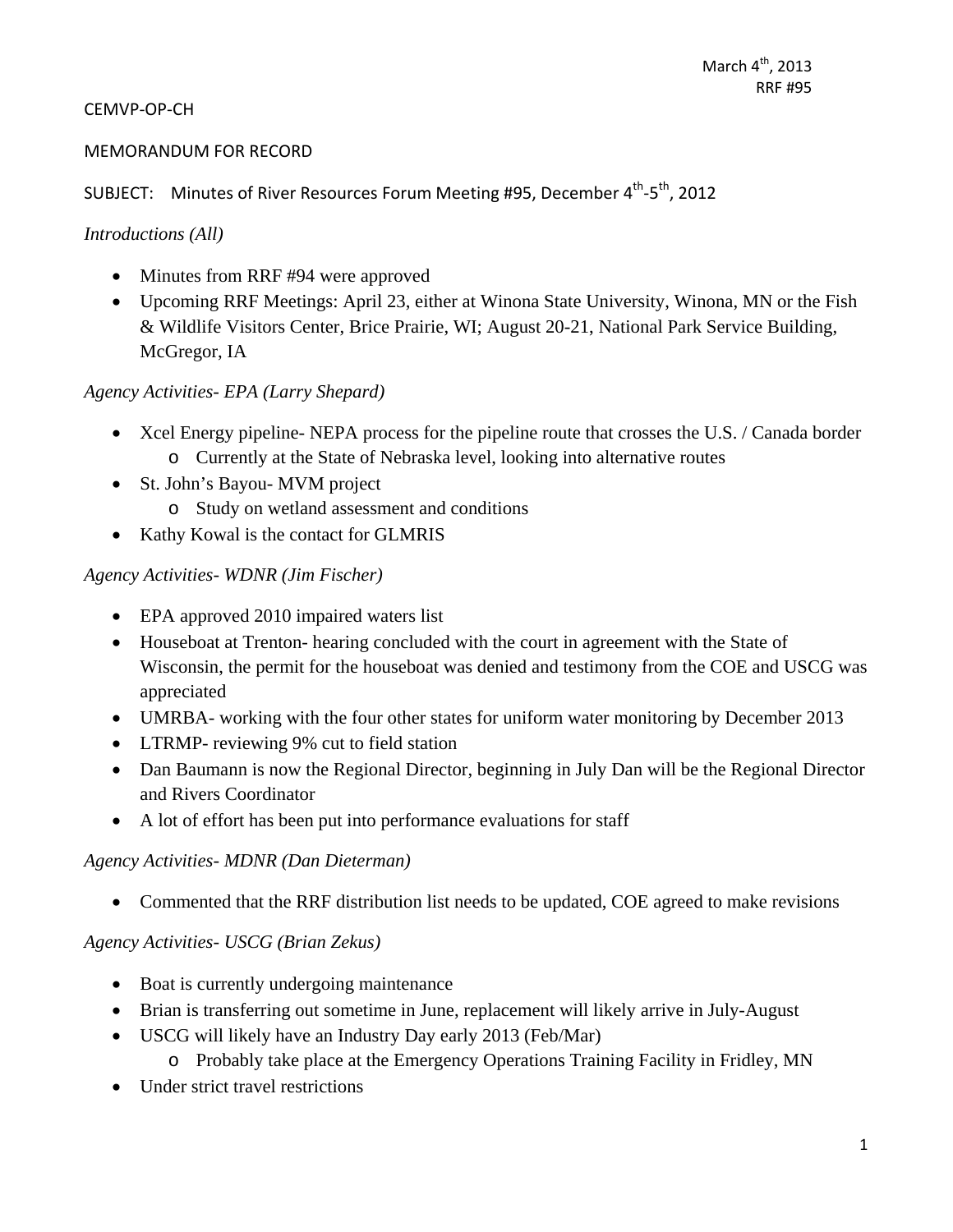Living Lands and Waters, in connection with the "Our Mississippi" outreach program, had two outings on the river- recently won a national award

## *Agency Activities- IWL (Olivia Dorothy)*

- Discussion with MVR regarding a geographic expansion of UMRR-EMP
	- o Responses from congressional staffers are positive
- Anticipating a new WRDA bill in 2014

### *Agency Activities- FWS (Tim Yager)*

- Transferred their email system from Lotus Notes to Google Mail on 11/19
	- o There have been some hiccups with the transfer
- Directed to reduce travel by 13% in 2013 (from 2012 levels)
	- o Shouldn't impact OSIT attendance
- Rich King is now the District Manager for the McGregor District
- Dixie Palmer, Administration in McGregor retired
- Rick Shulz, Chief of Refuges retired, expect to fill position the  $1<sup>st</sup>$  of the year
- Looking into establishing a Supervisory Law Enforcement position
	- o Tim would supervise this position
- Looking into establishing a Visitors Assistant position at the new FWS building in Brice Prairie, WI
- Habitat Management Plans are making progress
	- o National scale initiative to develop a list of surrogate species
- Waterfowl season in Wisconsin and Minnesota closed for the year on Sunday
	- o Still very large numbers of migratory birds in the pools
- Cap-X 2020- crossing would go through refuge near Alma
	- o Record of decision signed last month to expand the right of way for the crossing
	- o Looking to start construction within the next year
	- o FWS could still find it non-compatible

### *Agency Activities- COE (Steve Tapp)*

- Dan Cottrell may partake in a 90 day rotation at Headquarters starting this spring
- Kurt Brownell is joining Channels & Harbors as a Channel Maintenance Coordinator
- There has been a lot of turnover in the survey crew, so be aware that there may be some inexperience on the river and it may impact turnaround times
- Low water issues haven't impacted us as much due to the pooled areas our District has
- 2013 level of service at the upper three locks: 2am-7am closure every day
- LD6 dewatering started on Monday, you can contact Lisa Lund for a tour
- New guidance for conference approval
	- o Received an exemption for this meeting, hopeful that the exemption can be applied to future forum meetings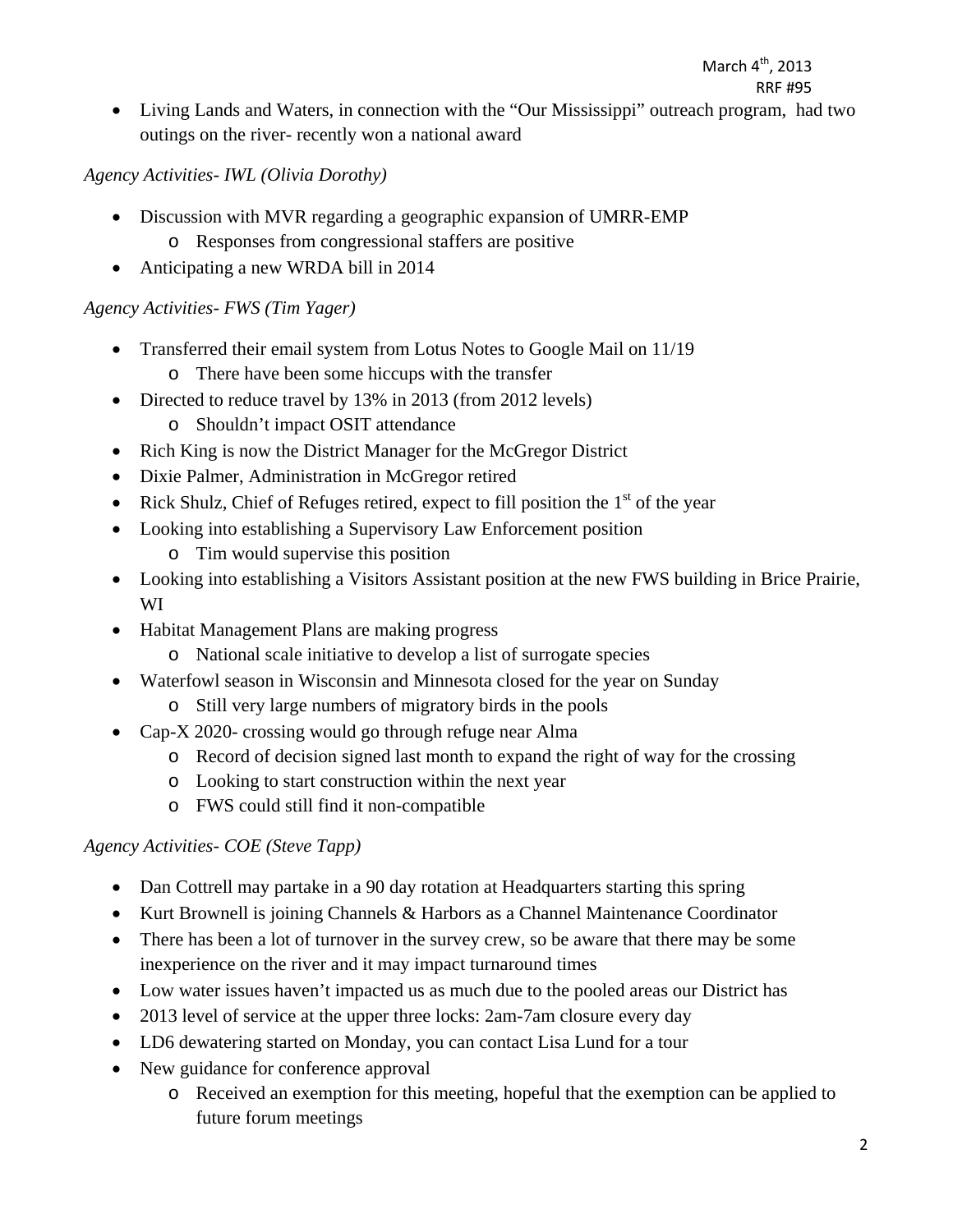In order for this to be the case, the meeting must take place at a federal facility and travel costs must stay the same

## *Channel Maintenance Program Activities (OP-CH)*

- Dredged a total quantity of 1,182,187 cubic yards in the 2012 season
	- o 57% government, 43% contractor
	- o Two non-typical jobs: Chippewa Delta, 247,000 cubic yards; Above Atchafalaya for UMRR-EMP borrow, 89,000 cubic yards
- Head of Raft Channel: grounding and channel closure, channel was closed for 55.5 hours over the 7/31-8/2 time frame
- St. Paul Barge Terminal: grounding and channel blockage, channel was blocked on 10/31, barges were relocated to let vessels pass, area was re-opened through dredging on 11/2
	- o Dan Dieterman questioned whether or not it was possible for the COE to pursue a towing company for causing a shoal in the channel due to prop-wash
		- Steve Tapp stated that C&H will look into it, it is rare that we have recent sounding data before and after an event like that happens, but we do in this circumstance
- Jim Fischer questioned how the towing industry calculates financial loss during a channel closure
- Dan Cottrell questioned what the rules/guidelines are for turbidity caused by boats in reference to local complaints due to transporting and off loading barges within the Red Wing Commercial Harbor
	- o No known regulations were stated, it may be a question suited for the MPCA and they were not in attendance
- Jim Fischer commented that it would be good for the forum to complete a site visit when the Goetz is pumping
- Zach Kimmel questioned whether or not agencies had a preference on placement site stabilization next season
	- o Dan Dieterman commented that it would be good to stabilize the Fountain City 1 Site
	- o Jim Fischer commented that he would speak to his colleagues and respond in the spring
- Dan Dieterman also commented that it would be good to identify historic site locations to place material and/or re-shape to help prevent additional erosion
- Pool 2 Channel Management Study- 3 alternatives remain: no action, increased channel maintenance, and the Boulanger slough channel realignment
	- o The Boulanger slough realignment consists of a northerly and southerly alignment, the towing industry prefers the southerly alignment
		- This alignment would avoid an area where Higgins Eye mussels were located by 300'
	- o PDT hopes to identify a preferred alternative within the next month and present to the RRF in February/March 2013 for endorsement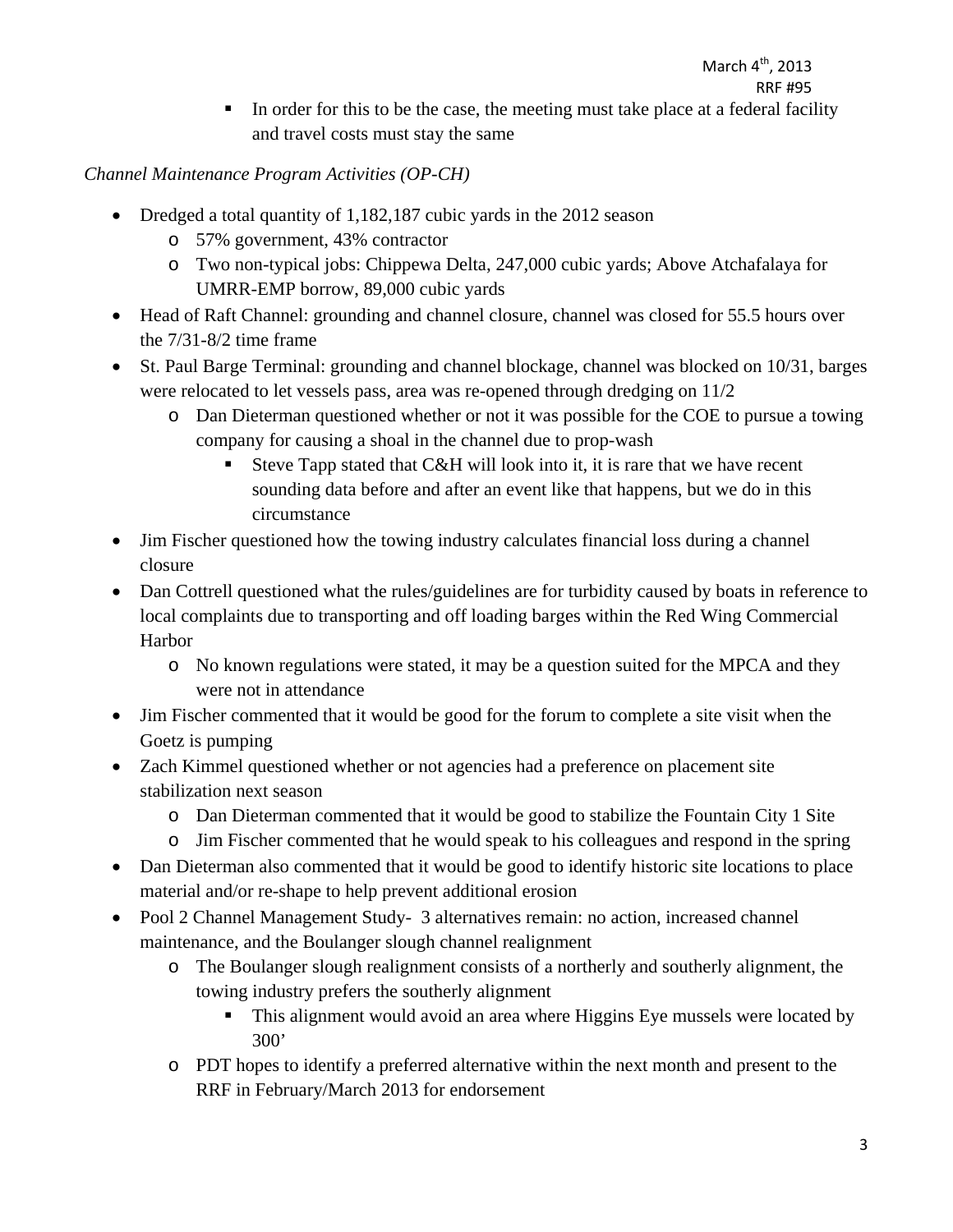- Lower Boulanger Unload- 15 acres on Grey Cloud Island were identified with 4-6' of fill for material from the Lower Boulanger placement site
- Reads Landing Unload- site unloading began in the Fall of 2011 and ended in July of 2012
	- o Moved ~900,000 cubic yards of material from Reads Landing to the Wabasha Gravel Pit
	- o Moved an additional ~250,000 cubic yards of material from the Chippewa Delta to Reads Landing

## *Lock & Dam 3 Final Update (Tom Novak)*

- Construction work was completed on November  $12<sup>th</sup>$
- Plan to establish seeding/planting in May/June of 2013
- One more final update will be provided for the LD3 Project (August RRF) after plantings are completed

## *Environmental Management Program (Tom Novak)*

- FY13 allocation- \$4,344,798
	- o Includes \$600,000 from MVS and a \$419,000 carry-in from FY12
	- o Majority of funds will go to Capoli Islands Stage 2 for the base bid
- Pool 8 Islands Phase III- Maintenance and Repair crew is going to repair a small breach at island N1 in FY13
- Capoli Slough Islands Stage 1 (Newt Marine)- awarded at \$3,900,000
	- $\circ$  80% complete as of November 15<sup>th</sup>
- Capoli Slough Islands Stage 2 (low bid- McHugh Excavating)- there was a protest, plan to readvertise in December 2012 and award in February 2013
- Harpers Slough planning effort
	- o Complete DPR in August 2013
	- o Initiate plans and specs October 2013
	- o Complete plans and specs Stage 1 March 2014
	- o Advertise contract March 2014
- Lock & Dam 3 Fish Passage plan to complete the report in 2013
- North and Sturgeon Lakes planning effort
	- o Initiate and complete PAR in 2013
	- o Initiate DPR in 2013
	- o Currently having issues establishing an agreement with the state of MN
		- May eliminate the possibility for a drawdown due to the inability to cost share
		- Olivia Dorothy commented that Corps cost sharing will likely be more flexible in the new WRDA
- Other planning studies include: Conway Lake, Lake Winnishiek, McGregor Lake

*Navigation Work Group (Paul Machajewski)*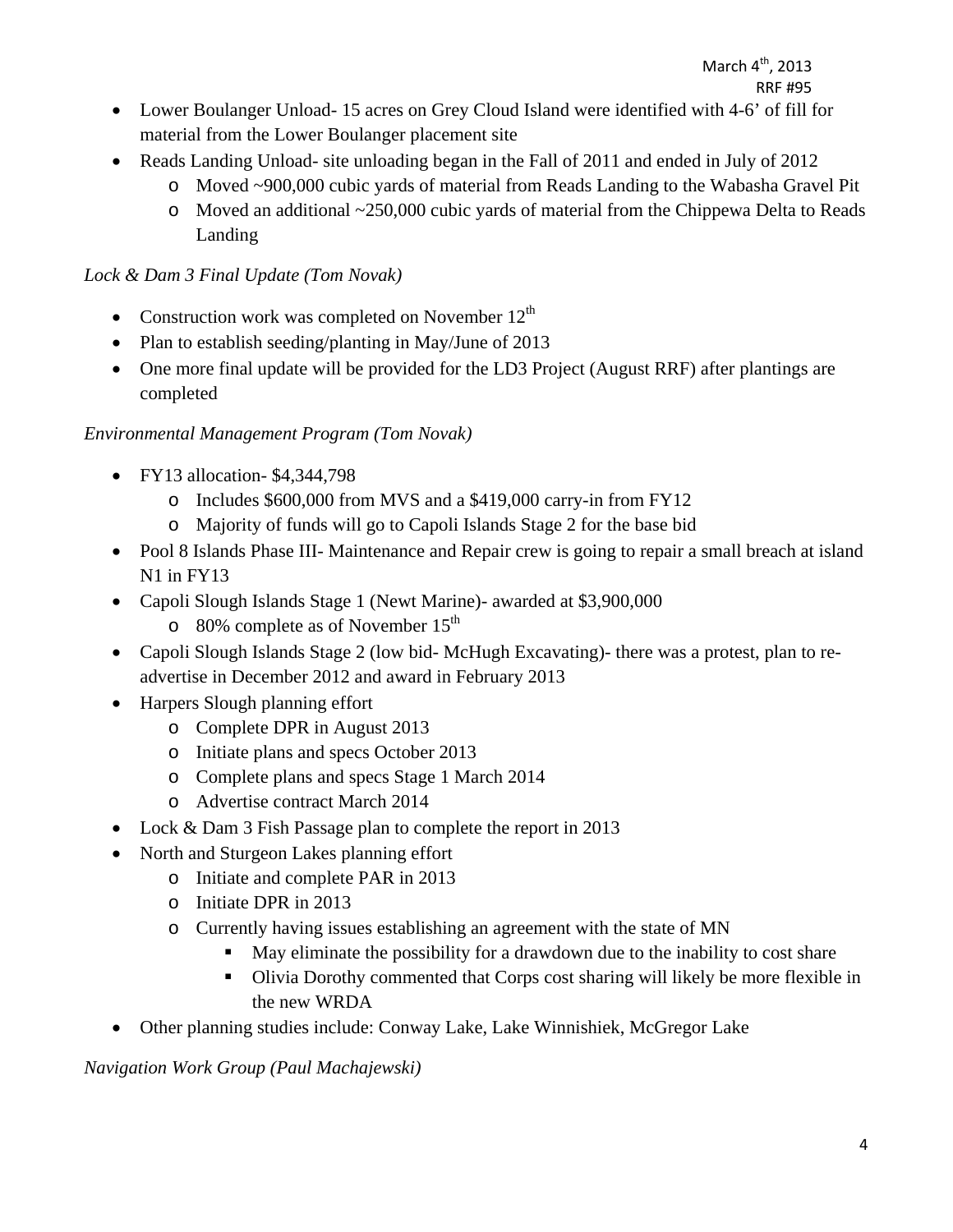March 4<sup>th</sup>, 2013

RRF #95

- Main topics: Head of Lake Pepin, Current Meter, Dan Cottrell is now the Channels & Harbors representative for the work group
- Lowry Avenue Bridge- construction completed, had the grand opening in October 2012
- Hastings Bridge- construction began in the fall of 2010
	- o Floated the main span into place in September 2012
	- o Beneficial use material was used for the project
- Winona Bridge- latest plan is to build a two lane and rehabilitate the existing bridge
- I-90 Bridge (La Crosse)- preferred alternative is to build a concrete box girder
	- o Construction completion anticipated to be 2015
- Wabasha Bridge- Tim Yager commented that ~400 trucks are crossing per day for FRAC purposes
	- o 200 loaded / 200 unloaded, Superior Sand trucks
- Mooring buoy is currently below Lock  $&$  Dam 8, may look into relocating
	- o Estimated cost of sheet pile cell is \$2.3 million, there will not be a permanent cell constructed below Lock & Dam 8 due to input from the navigation industry- they would rather see the money used elsewhere

## *Recap from Day One (All)*

- River Resources Forum distribution list needs to be updated
- Each agency has been asked to bring and distribute a hierarchy chart of their organization at the next meeting
- Congress is working on a new WRDA, estimated completion is 2014

### *Water Level Management Task Force (Mary Stefanski)*

- Agencies need to provide comments to Ruth Nissen regarding the summary document for the Pool 5, 6, and 8 drawdown results by 1/1/2013
- Gretchen Benjamin helped raise \$100,000 from a trust for the Pool 3 drawdown
	- o Funds will be used for cultural documentation and mussel surveys and analysis
	- o Funds from the trust must be committed by 7/1/2013
- FY14 Lower Mississippi River habitat restoration proposal to the Lessard Sams Outdoor Heritage Council was successful in being recommended for \$1.7 million of the requested \$3.4 million
	- o \$1.1 million for the Pool 3 drawdown
	- o \$450,000 for Root River
	- o \$150,000 for Goat Prairie restoration
- There are five alternatives for a drawdown in Pool 3
	- o Have to continue to investigate impacts to the St. Croix River
		- Most beneficial scenario may have the greatest impact to the St. Croix, so increased modeling may be needed to make a sound judgment decision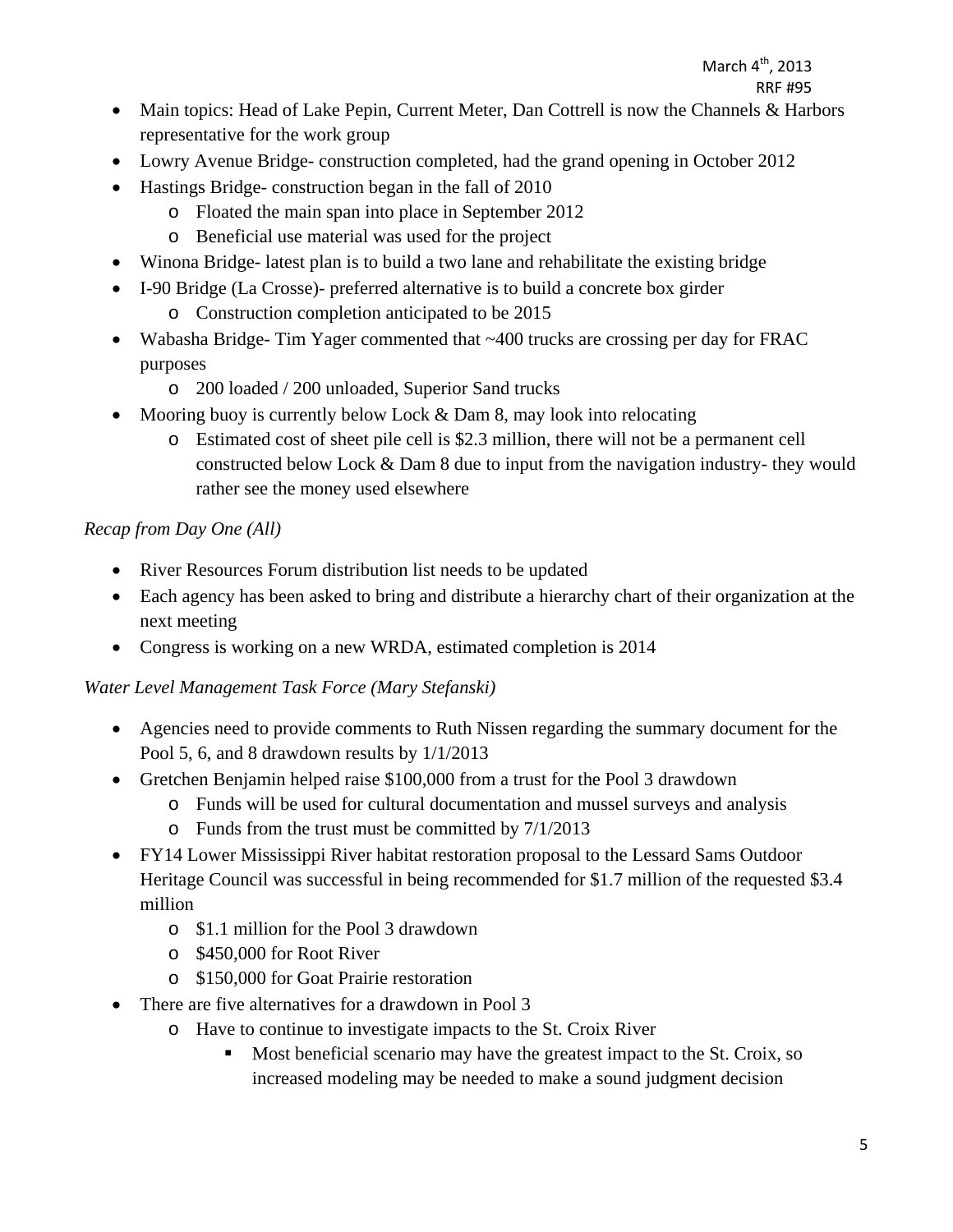- o COE to begin working on a Definite Project Report for completing the North & Sturgeon Lakes EMP project along with a potential drawdown of Pool 3, anticipated completion mid-2014
- o January 2013- plan to hold a public meeting explaining the purpose and concept of a drawdown, likely taking place in Hastings, Red Wing, and Prescott
- o May 2013- plan to hold a meeting specific to a Pool 3 drawdown, explaining the situation in greater detail
- o Dan Dieterman commented that it may be possible to expose a good amount of land in North and Sturgeon Lakes as they have filled in quite a bit
	- May need newer survey data to calculate exposed acreage
- Photo points have been completed for Pools 5, 6, and 8
- Pool 8 is the alternative for a drawdown if Pool 3 is no longer feasible

### *Agency Update on Asian Carp (All)*

- USCG (Brian Zekus)
	- o University of Minnesota Aquatic Invasive Species lab is looking for \$8.7 million more to study Asian Carp next year
		- **Peter Sorenson, Department of Fisheries, Wildlife, and Conservation Biology at** the U of M, is the lead
- MDNR (Dan Dieterman)
	- o MDNR is putting together an advisory board for Asian Carp research, to provide guidance on the direction of research efforts
	- o Currently have a full-time monitoring program with two full time fisheries employees
	- o Commercial fisherman caught a 47 pound Bighead Carp in Lake Pepin in November
	- o Lock 1 preliminary report is currently under review
	- o Request for proposal to study the St. Croix River, Lock & Dam 2, and the MN River to determine if fish barriers are feasible
	- o Tim Schlagenhaft took a new job working for the Audubon and the MDNR plans to fill his position
- FWS (Tim Yager)
	- o New Fish Health Center in Lacrosse, WI is expanding their technology and increasing their capabilities
- COE (Russ Snyder)
	- o Working with MDNR on a public draft report of efforts at Lock & Dam 1 (potential electric barrier)
	- o City of Minneapolis is advancing their "Above the Falls" zoning plan
	- o City of Minneapolis is also looking into their obligation to the Corps as it ties to the 9' Channel Project and the potential closure of one of its own terminals to help prevent the spread/migration of Asian Carp
	- o Asked the USCG to look into the spread of Asian Carp from a navigation safety perspective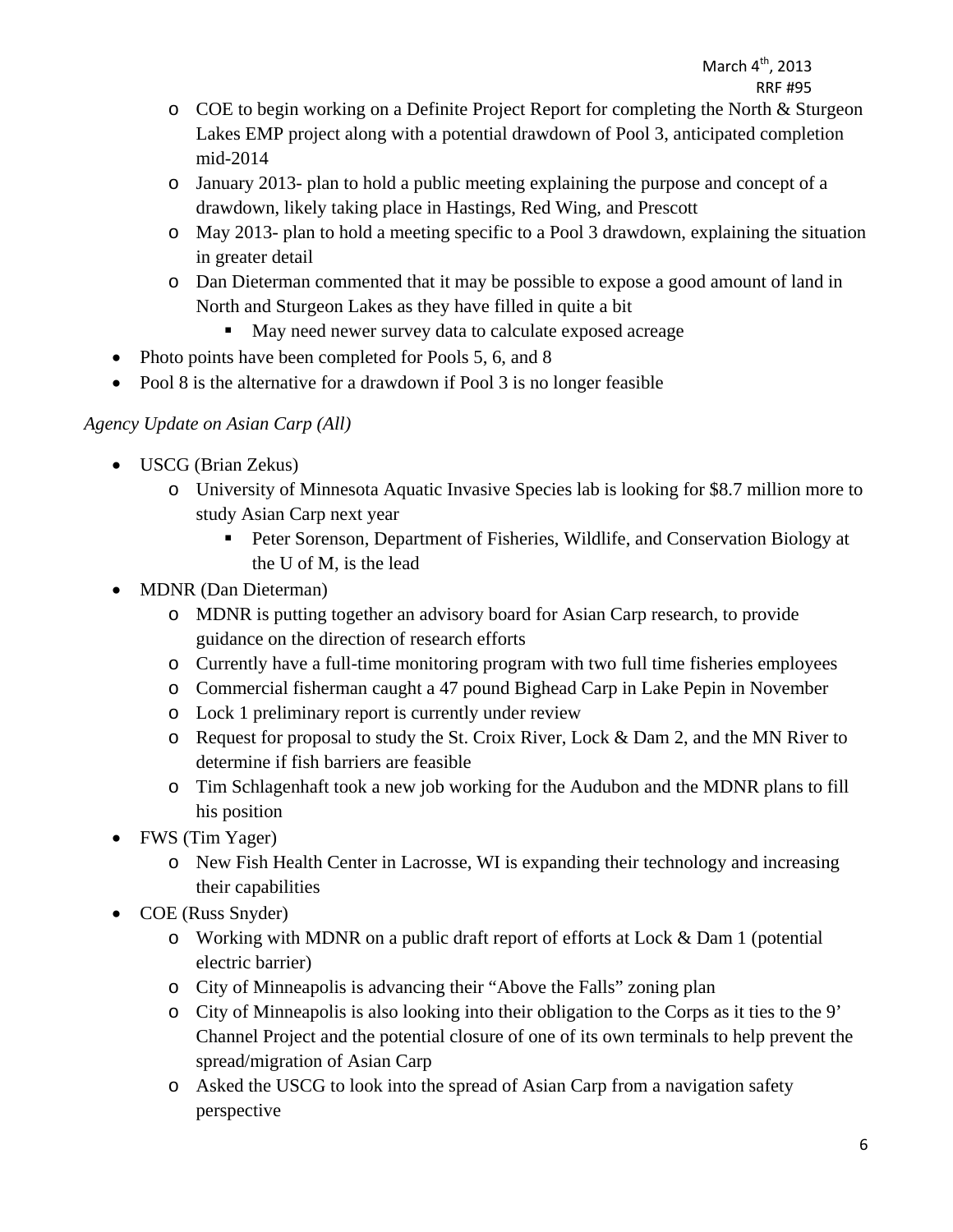#### March 4<sup>th</sup>, 2013 RRF #95

- o Jim Fischer asked about portages around barriers if they are used (for kayaks and canoes)
- o EDNA testing- taking a more scientific approach using positive and negative controls
- WDNR (Jim Fischer)
	- o Two additional positions were added to support AIS endeavors
	- o AIS decontamination policy team hopes to put something together by April
	- o Two Bighead were caught and sampled on the Wisconsin River near Prarie Du Sac, WI below the dam- each of the fish was at least 40"
	- o Granted a permit to the USGS to transport live Asian Carp at the Upper Midwest Environmental Sciences Center
	- o There are two bills in Congress right now to provide the FWS a greater role in preventing the introduction of harmful species
		- Dan Dieterman questioned whether or not the RRF could support the bills in Congress
			- It was discussed that the COE can't support legislation
- **IDNR** (Mike Griffin)
	- o No significant changes, continuing to monitor commercial harvests
- EPA (Larry Shepard)
	- o Taking ongoing control measures

## *Agency Update on FRAC (All)*

- WDNR (Jim Fischer)
	- o Permit applications appear to have leveled off somewhat
	- o There are proposals for off-loading sites in Pepin and Stockholm, they have strong opposition
	- o A letter was sent to the Wisconsin Sand Association (WISA) containing a list of common violations
		- This letter was meant as a reference for self-policing
		- Jim Fischer will try to send a copy of the letter to Olivia Dorothy for reference
- FWS (Tim Yager)
	- o Superior Sands is building a loading site adjacent to the Wabasha Gravel Pit
	- o ~400 trucks per day are crossing the Wabasha Bridge for FRAC purposes
	- o Minnesota City wants to double production
- MDNR (Dan Dieterman)
	- o Goodhue County made a good presentation regarding FRAC and its impacts
		- Several counties have a FRAC moratorium in place
- COE (Paul Machajewski)
	- o Superior Sands is developing a conveying system that will run from the Wabasha Gravel Pit to elevators to the train
		- System will be constructed within the railroad right of way, CP Rail
		- The access road for trucking purposes will be entirely throughout Corps property
			- Their plan is currently under review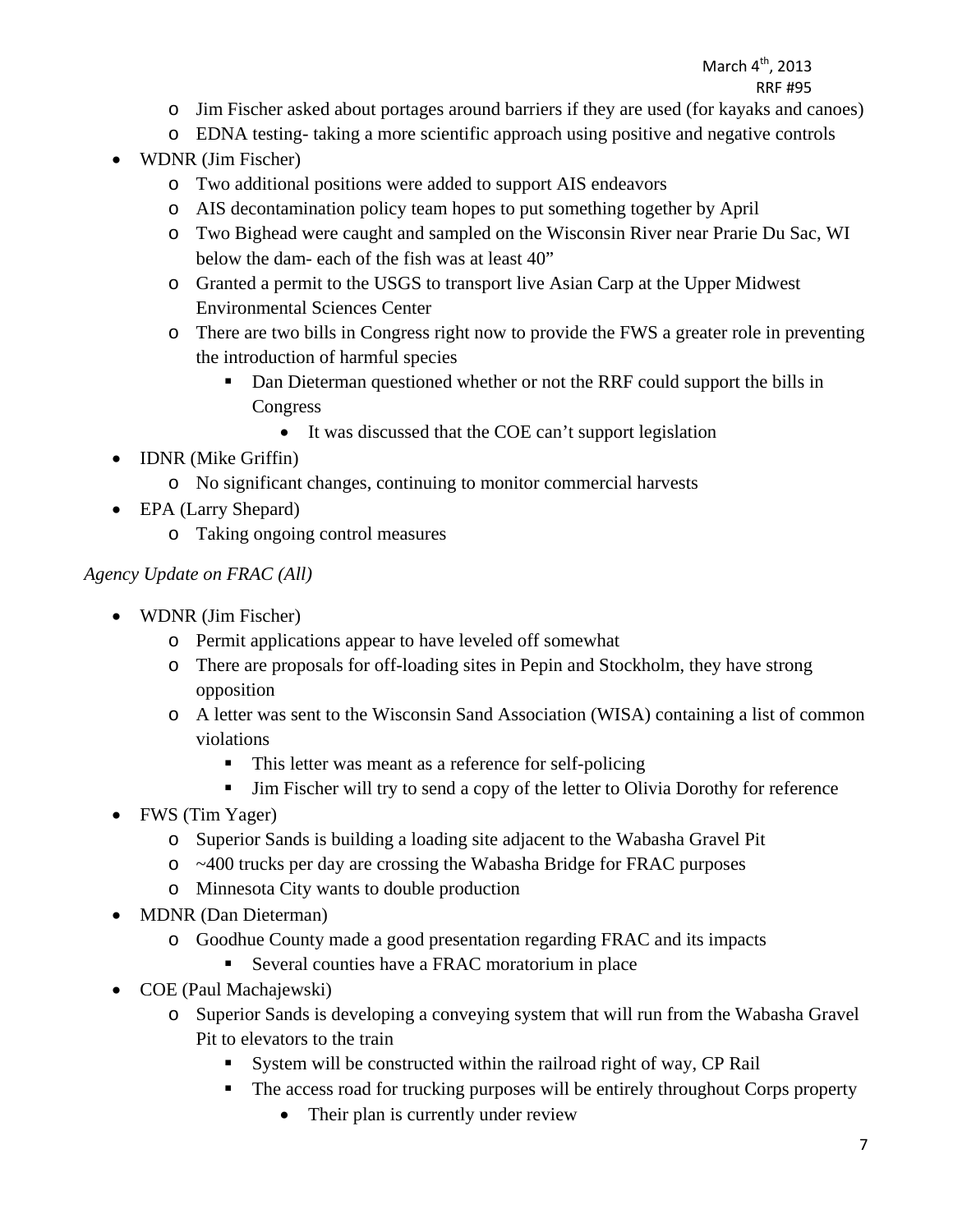- o 4 sites have been tested: Wabasha Gravel Pit, Crats Island, Grand Encampment, and Lost Island- sediment sampling results are coming back
	- At least 50% of the material meets the size requirement
		- Shape, composition, and crush strength tests are still being processed o Must pass a 4,000 pound crush test
	- Plan on meeting with the FRAC industry next to present the results and identify options for how we would get the material to them
- o Headquarters has hired a consultant to deal with the FRAC concerns on the east coast
- o Tim Yager questioned if the COE was going to determine the true value of material from FRAC through an economic analysis
	- Paul Machajewski responded that they are working with a contact at Headquarters to determine that value in the future, focused on preliminary market response now
- o COE will provide guidelines for removal and the contractors would be held to determined standards/guidelines for removal
- o FWS questioned whether or not NEPA is required pertaining to the end point of the material if a large quantity is removed
- IWLA (Olivia Dorothy)
	- o Put out a letter at a national meeting stating that the Izaak Walton League opposes all steps of the FRAC process
		- Still not a significant national focus for the IWLA

# *Fish and Wildlife Work Group Activities (Elliott Stefanik)*

- Met once since the August forum, last week
- Dave Potter presented pertaining to hydro-power at the LSAF lock & dam
- HREP completion reports- project updates were made
- UMRR-EMP design handbook- looking to update in 2013
- Repository- considering whether or not a repository is worth the effort it would take to put something together
	- o If we determine to go forward with it, we need to determine who the lead (agency/individual) is and how the data will be stored
	- o Elliott agreed to contact Scott Yess to see if a repository should be addressed at the UMRCC level
	- o There may be duplication of data storage that can't be easily avoided
	- o May not be good for LIDAR data, photos, etc.
	- o No need for further discussions at the RRF level
- Program integration between LTRMP (pool and system scale) and HREP (project level) to define projects

# *Regional Forestry Update (Randy Urich)*

UMR Systemic Forest Stewardship Plan has NESP origin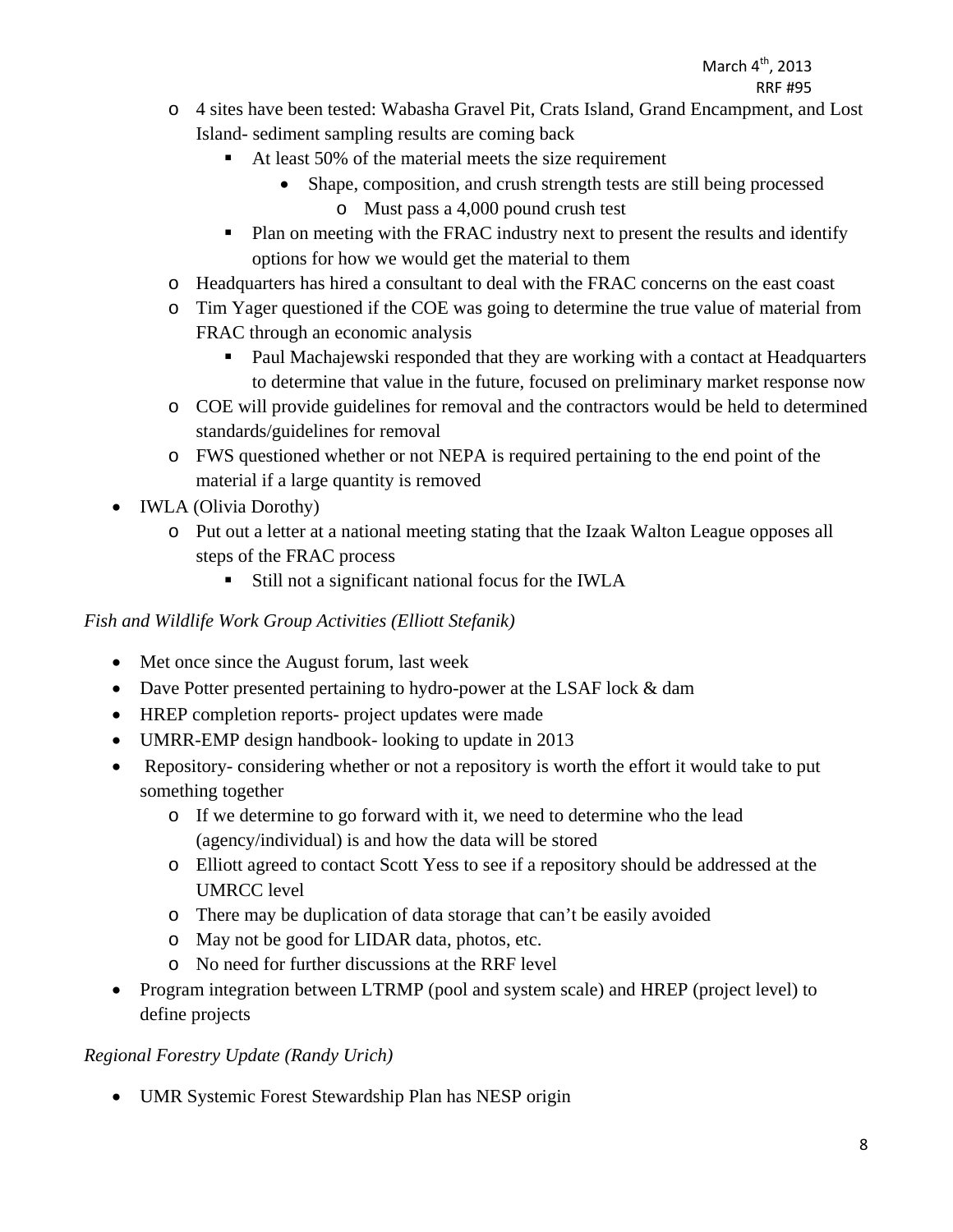- Plan's purposes are to: use as a guide for regional coordination, develop regional goals and objectives, identify data needs, and commit to adaptive management
- It is a bluff to bluff plan that focuses on federal ownership, but others can use the data to support management
- Approach to make projects constructible as soon as funding comes
- Ecosystem services provided by floodplain forests: water quality, living resources, land based resources, education and research, cultural and recreational resources
- Resource trends are primarily from wooded areas to agricultural areas
- System wide goals / vision statement: to seek long-term sustainability of the economic uses and ecological integrity of the Upper Mississippi River System
- Next steps: public meetings and presentations, program neutral plan, potential applications and use, additional discussion anticipated at the UMRCC meeting this spring
- Implementation: use of O&M dollars is limited to land that is Corps owned in fee title, UMRR-UMRR-EMP dollars can be used for Corps/FWS owned lands, unless there is a cost-share with the state, then state lands are included
- Will discuss forum endorsement of the UMR Systemic Forest Stewardship Plan at the next meeting
	- o Mike Griffin's motion on behalf of the IDNR remains on the table for the April forum
- There was a recommendation that the states write letters to endorse
- Also recommendation that the RRCT and RRAT endorse

### *Recreation Work Group (Kevin Berg)*

- No meetings since the last RRF, meeting will be scheduled in January 2013
- Need to revisit beach plans
- Need to revisit recreational boating data and the use/posting of said data
- Will revisit the status of the MDNR efforts pertaining to canoe trails
- Discussion of the potential to rotate the Recreation Work Group chair- FWS will consider rotation
- Tim Yager commented on the summer themes
	- o 2012- summer of paddling
	- o 2013- summer of cycling
	- o 2014- summer of fishing
	- o Brought up the possibility of the RWG assisting in obtaining increased involvement in the 2013 activities for the "summer of cycling" theme and in the planning for the 2014 "summer of fishing" theme
- Inland Waterway Trust Fund-Olivia Dorothy questioned the potential to charge a user fee for recreational lockages in order to increase fund revenues
	- o Could the RWG check into feasibility and impacts?
- Jim Fischer commented that the top priority from the WDNR's perspective is completion of the beach plans